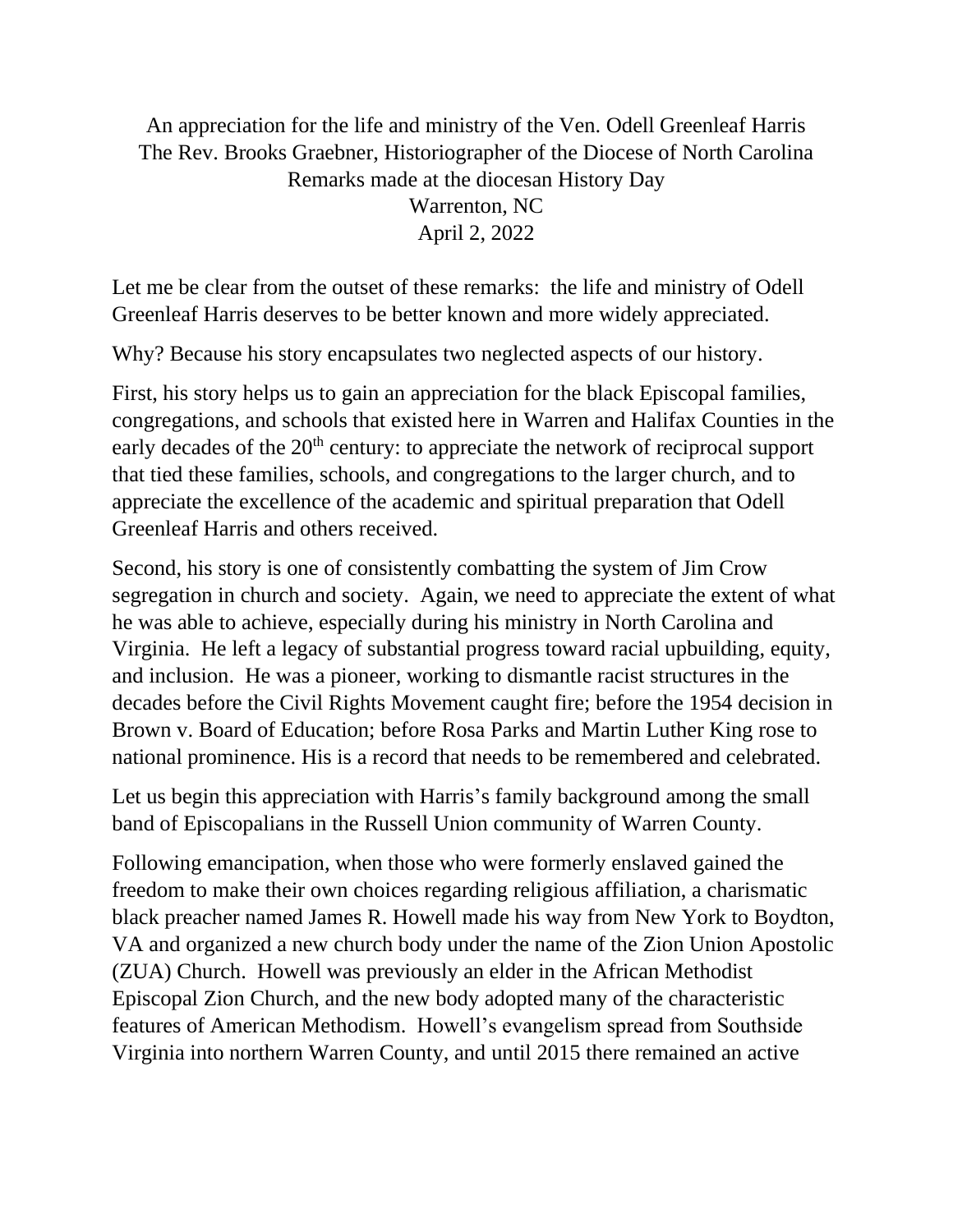congregation in the Reformed ZUA denomination in the Russell Union community.<sup>1</sup>

Now, what's important to understand is that between 1874 and 1880, there were ongoing talks between the ZUAs and Virginia Episcopalians about possible merger between the two bodies. Ultimately, that merger did not transpire, which is why the ZUAs regrouped in 1882 as the Reformed ZUA Church. But the conversations between the two bodies did lead some among the ZUA Church to embrace the Episcopal Church. One of those was James Solomon Russell, who would become the first student at Bishop Payne Divinity School in Petersburg in 1878, and then go on to found St. Paul's College in Lawrenceville, VA. Another was William Paschall Russell, Odell Greenleaf Harris's grandfather, who lived in the Russell Union Community. Yet another was a ZUA minister named George Williams, who would enter St. Augustine's in 1887 to prepare for ministry in the Episcopal Church.<sup>2</sup>

Precisely when William Paschall Russell became an Episcopalian is not known. And precisely when a small group of Episcopalians in the Russell Union Community began to coalesce as a worshipping community is not known. What we do know is this: in 1887, Norvel Russell, one of William Paschall Russell's sons, deeded an acre of land to the trustees of this diocese for a church called St. Luke's; and George Williams, the former ZUA minister and now a student at St. Augustine's, began a 6-year ministry as the lay-reader for St. Luke's, spending one Sunday a month in Warren County. We also know that two or three times a year, the Principal of St. Augustine's, the Rev. Robert B. Sutton, would come with George Williams to administer the sacraments.<sup>3</sup>

Now this is the Christian community that nurtured Odell Greenleaf Harris from infancy to age ten. It was a congregation principally built and sustained by his

<sup>1</sup> For an overview of the history and practices of the Zion Union Apostolic Church, see Arthur C. Piepkorn, *Profiles in Belief: The Religious Bodies of The United States and Canada. Volume II: Protestant Denominations* (San Francisco: Harper and Row, 1978) 609, 610. "On August 20, 2015, a letter was signed by 17 members of Russell Union Reformed Zion Union Apostolic (RZUA) Churches of America, proclaiming their immediate withdrawal from the Union. Since then, the Church has been called Russell Union Church." Virginia Broach to Brooks Graebner: email dated March 30, 2022.

<sup>2</sup> Worth E. Norman, Jr. *James Solomon Russell: Former Slave, Pioneering Educator and Episcopal Evangelist*  (Jefferson, NC: McFarland, 2012) 75-85.

<sup>3</sup> *Journal of the Seventy-Second Annual Convention of the Protestant Episcopal Church in the Diocese of North Carolina* (1888): 25. Hereinafter abbreviated *NCDJ. NCDJ 73rd* (1889): 124, 126. *NCDJ 74th* (1890): 129.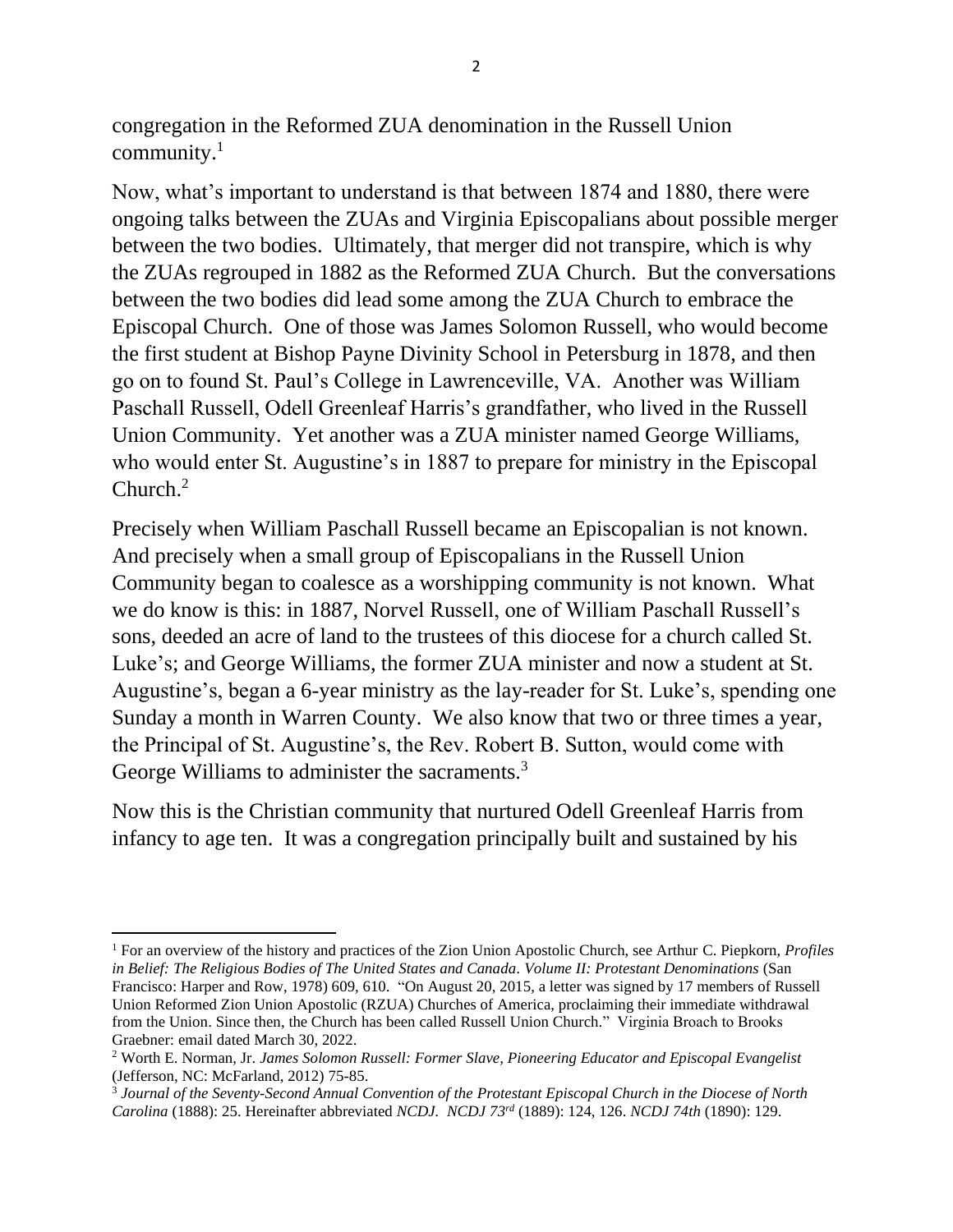grandfather, who supervised the weekly Sunday School.<sup>4</sup> It was a small congregation, consisting of five or six families, but it was characterized by its loyalty and devotion to the Episcopal Church.<sup>5</sup> In his autobiography, Odell Greenleaf Harris describes how his family life centered around daily morning and evening prayer, and how the entire family fasted on Ash Wednesday and Good Friday.<sup>6</sup>

After the diocesan position of Archdeacon for Ministry among Colored People was created in 1891, St. Luke's would become one of several congregations served by the Archdeacon, an arrangement that lasted until 1914. <sup>7</sup> But at best, the Archdeacon could minister only occasionally to the congregation. More regular ministrations would therefore be the responsibility of the lay-reader. George Williams filled that role until 1893; from 1896 onward, the lay-reader at St. Luke's was Virgil Bond.<sup>8</sup>

That's significant because Bond was also the chief organizer of the black congregation and school in Littleton. A graduate of both the teacher-training and theology departments of St. Augustine's, Bond moved to Littleton in 1892 with the family of black Congressman Henry Plummer Cheatham and started a school for black children with another St. Augustine's graduate, Clara Leary. Bond, who was a skilled carpenter, a trade he honed at St. Augustine's, actually built the church building for St. Anna's, as well as serving as lay-reader.<sup>9</sup>

<sup>4</sup> Archdeacon Henry B. Delany noted the death of William Paschall Russell in his 1915 parochial report for St. Luke's: "We regret to mention the death of our late Superintendent, and one of the founders of this Mission, William P. Russell. He died the first week in March, and was faithful unto the end." *NCDJ 99th* (1915): 120.

<sup>5</sup> *NCDJ* 79th (1895) 129; Henry B. Delany, "St. Luke's Mission, Near Ridgeway, N.C., in Warren County," *The Carolina Churchman* February, 1912, 19.

<sup>6</sup> Odell Greenleaf Harris, *It Can Be Done: The Autobiography of a Black Priest of the Protestant Episcopal Church who started under the bottom and moved up to the top. Edited by Robert W. Prichard* (Alexandria: The Protestant Episcopal Theological Seminary in Virginia, 1985) 5. Hereinafter cited as Harris, *It Can Be Done.* Note the similarity of Harris's account of Prayer Book piety to the description of James Solomon Russell's use of the Book of Common Prayer. Norman, *James Solomon Russell* 22.

<sup>7</sup> Starting in 1914, Archdeacon Henry Beard Delany arranged for the yoking of All Saints', St. Luke's, and St. Anna's under the care of one clergyman: the Rev. Joseph Hudson. In 1914, Hudson served as a deacon under Delany's guidance. Once Hudson became a priest in 1915, he took over the pastoral oversight of the three congregations, a deployment pattern which would continue into the 1930s.

<sup>8</sup> *NCDJ 80th* (1896): 112.

<sup>9</sup> See *Annual Catalogues for St. Augustine Normal School and Collegiate Institute, Raleigh, N.C.* From 1890 to 1893, Virgil N. Bond is listed as both a postulant in the Theology Department and as a student in the Normal Department. In 1890-1891, he is also named as a "Pupil-instructor" in the Carpentry Shop. For the founding and development of St. Anna's, see Virgil N. Bond, "St. Anna's Mission, Littleton, N.C." *The Carolina Churchman* (July, 1912) 10.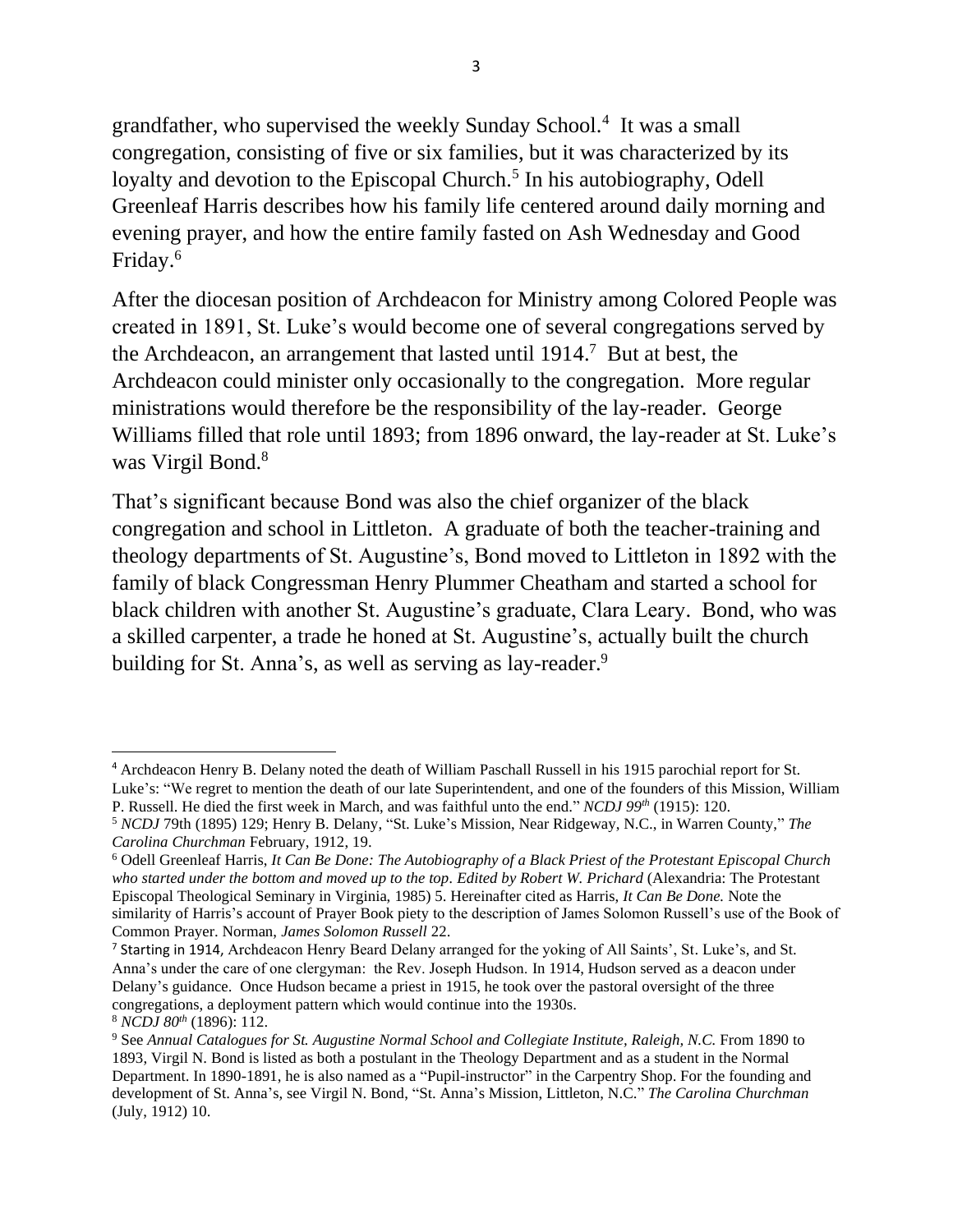Bond's success in building a thriving black parochial school in Littleton impelled the diocesan Archdeacon, the Ven. John H.M. Pollard, to actually move to Littleton himself in 1901 and to help arrange the purchase of a 31-acre farm. The hope was to expand the school into an industrial-training center, much on the model of what James Solomon Russell was building at St. Paul's in Lawrenceville, VA. Pollard was quite familiar with Russell, having served alongside him in the Diocese of Virginia in the late 1870s and 1880s.<sup>10</sup>

Now all this is important because of what happened next. In 1913, Robert L. Harris decided to relocate his family to Littleton, since there wasn't a day school for black children in the Russell Union Community at the time. Moreover, Robert Harris was given oversight of the 31-acre farm at St. Anna's.<sup>11</sup>

So, beginning in 1913 and continuing until 1919, Odell Greenleaf Harris was enrolled at St. Anna's School in Littleton, where he would progress through the  $7<sup>th</sup>$ grade. Among his teachers at St. Anna's, in addition to Virgil Bond, were G. Ellis Harris and his daughter, Helena Harris, themselves both St. Augustine's graduates.<sup>12</sup> G. Ellis Harris is best remembered as the author of the *North Carolina Constitutional Reader*, a 1903 publication of St. Augustine's designed to help illiterate blacks pass the new literacy requirements for voting in NC. His daughter, Helena, would later become a teacher in the Halifax public school system, and the Gymtorium at MacIver High School would be named in her honor.

So, we can see that the story of St. Luke's and St. Anna's are thoroughly interwoven, and that Odell Greenleaf Harris's family exemplifies that connection. Moreover, we can see at work the vital role which St. Augustine's College played in the life of these congregations. St. Augustine's supplied the lay-readers and teachers for St. Luke's and St. Anna's. St. Anna's, in turn, supplied a cadre of outstanding students who would attend St. Augustine's and then return as teachers, lay readers, and clergy to continue and extend the mission and ministry of the black Episcopal Church.<sup>13</sup> And as we shall see, Odell Greenleaf Harris is part of that larger pattern as well.

<sup>10</sup> On Pollard and Russell, see Norman, *James Solomon Russell* 67. For an account of the training school and farm at St. Anna's, see Pollard's report in *NCDJ 85th* (1901): 122.

<sup>11</sup> Archdeacon Henry B. Delany reported for St. Anna's, "The coming of Mr. Robert L. Harris from St. Luke's Mission, with his family of eight, to take charge of our school farm, is and will be of great help in our work." *NCDJ 97th* (1913): 98.

<sup>12</sup> Harris, *It Can Be Done*, 7.

<sup>&</sup>lt;sup>13</sup> Delany's 1912 parochial report for St Anna's notes seven St. Anna's students currently attending St. Augustine's. *NCDJ 96th* (1912) 90.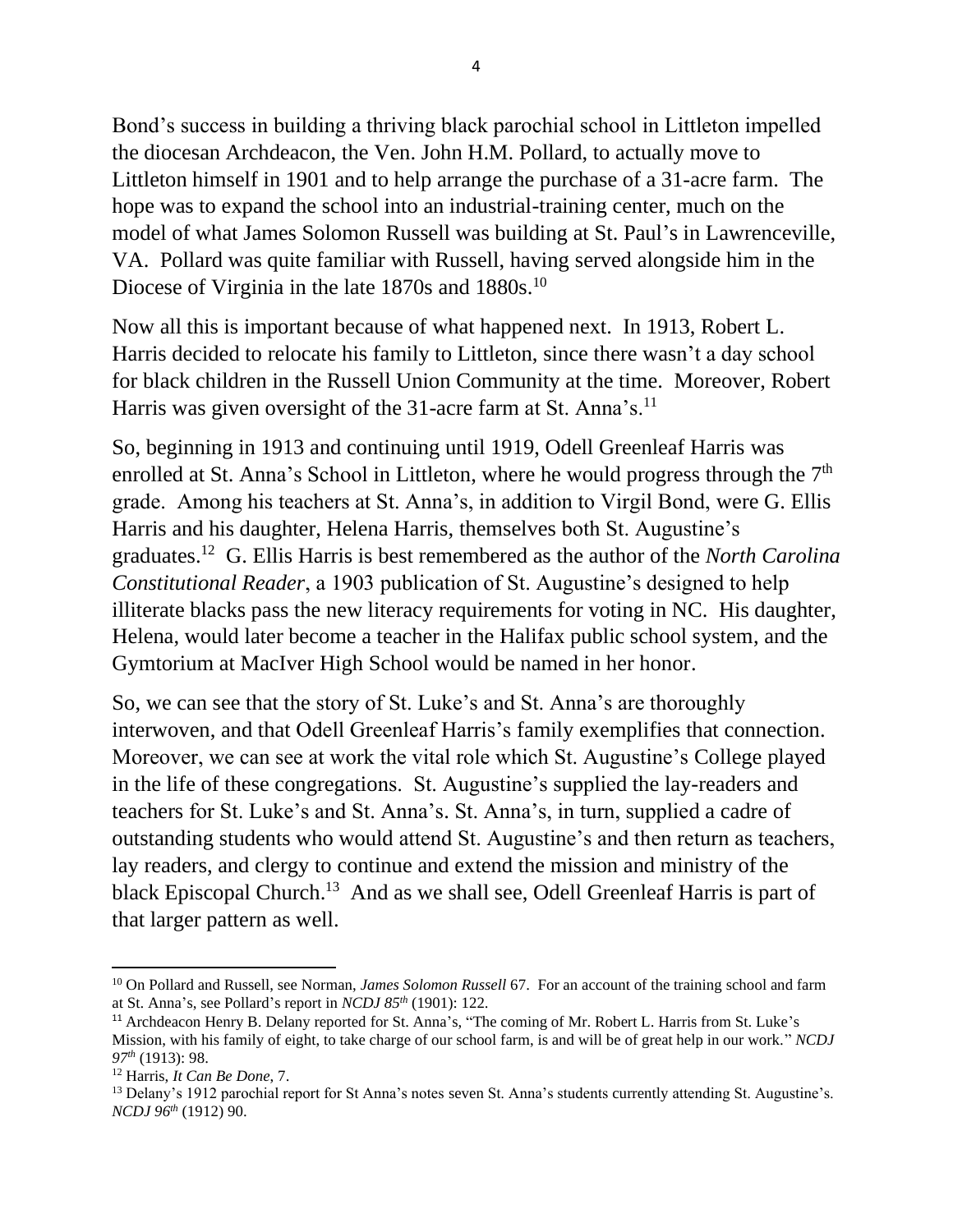After completing  $7<sup>th</sup>$  grade, which was the highest grade level offered at St. Anna's, Odell Harris could have gone straight to the high school, or preparatory department, at St. Augustine's. Instead, he took time off from school. And when he resumed his education in 1923, he did so at the Henderson Institute, a Presbyterianaffiliated High School, enrolling in the 8<sup>th</sup> grade and living in a dormitory on campus. To make ends meet, Harris worked nights and Saturdays as a barber in town. $^{14}$ 

Odell Harris describes the Henderson Institute as one of the best schools he ever attended, with the highest educational standards in the state. As a senior, he joined the school debating team and was named the best debater in the state among black high school students. He also graduated in 1928 as the Valedictorian of the senior class.<sup>15</sup>

This prepared him to enter St. Augustine's College that fall. Harris did not, however, intend to give up his trade. He insisted on returning to Henderson every weekend to work as a barber and to see his new bride.<sup>16</sup> Although Harris continued to do well in his academics, his weekend absences from campus were a cause of friction with the academic dean, Charles Boyer. As a result, Harris left St. Augustine's after two years and applied for admission to the Bishop Payne Divinity School in Petersburg, Virginia to continue his preparation for the priesthood there. Bishop Payne, a satellite seminary of the Virginia Theological Seminary in Alexandria, was founded in 1878 for the training of black men for ministry in the Episcopal Church.<sup>17</sup>

The schedule Harris kept while attending Bishop Payne was staggering. He took his theological subjects at Bishop Payne in the morning, and in the afternoon, he attended Virginia State College to earn credits towards his undergraduate degree. He also continued to go home to Henderson on weekends to work and see his wife. After three years, Harris was again named Valedictorian of his senior class and was awarded degrees from both Bishop Payne and St. Augustine's. He also passed his canonical examinations for both the diaconate and the priesthood.<sup>18</sup>

<sup>14</sup> Harris, *It Can Be Done*, 11-13.

<sup>15</sup> Harris, *It Can be Done*, 15-16.

<sup>16</sup> Harris, *It Can be Done*, 15-16.

<sup>17</sup> See Odell Greenleaf Harris, *The Bishop Payne Divinity School, Petersburg, Virginia 1878-1949: A History of the Seminary to Prepare Black Men for the Ministry of the Protestant Episcopal Church* (Alexandria: Protestant Episcopal Theological Seminary, 1980) 1-3.

<sup>18</sup> Harris, *It Can be Done*, 17-25.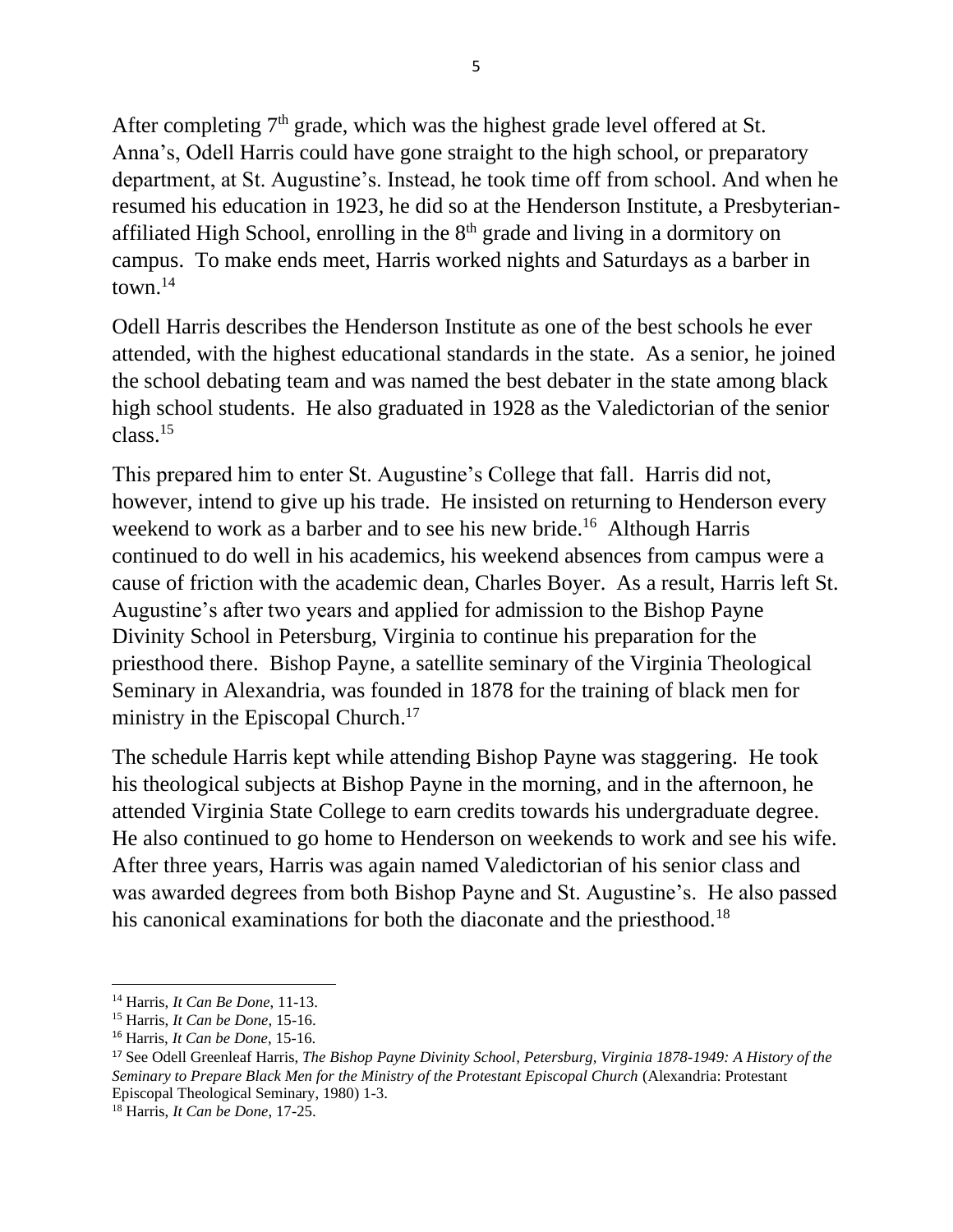Once ordained deacon in June of 1933, Odell Greenleaf Harris was assigned by Bishop Penick to serve three congregations: All Saints', Warrenton; St. Luke's his home congregation, and St. Anna's—where he had gone to grade school. His first task at All Saints' and St. Anna's was to see to much-needed building repairs. In both instances, he got directly involved in making the repairs himself and then challenged the congregation members to join him in the effort. He also engaged in a vigorous schedule of pastoral visitations, claiming and reclaiming members for the Episcopal Church. And he was active in local projects, helping to build the community center (which still stands one block north of All Saints').<sup>19</sup>

One incident which occurred early in Odell Harris's ministerial career merits close attention. In 1934, Harris attended his first diocesan convention. Here's how he describes what happened:

I attended my first Diocesan Council [Convention] in 1934 in Christ Church, Raleigh, North Carolina. I was just a deacon, fresh out of seminary. I had been thoroughly drilled at Bishop Payne in the fact that the Episcopal Church was the one HOLY CATHOLIC AND APOSTOLIC CHURCH. I swallowed it whole and really believed it. To my dismay and utter surprise, however, the ushers at Christ Church directed all blacks to the balcony. At the opening service, all blacks were in the balcony and all whites in the nave of the church.

At the close of the council I went to Bishop Penick and said, "I was really shocked and surprised that you would permit the Negro priests to be sent to the balcony while the white priests and laymen occupied seats in the nave of the church. This is contrary to all that we were taught at seminary about the ONE HOLY CATHOLIC AND APOSTOLIC CHURCH." He looked at me with as pious an expression as that bishop could muster and said, "Well, no one else has raised any objection." (I am sure he was right on that point, for the black priests were of the "old school"—whatever that may have meant.) I said to him, "If this is the way it will be in the future, I don't ever intend to come to another council." He looked at me as if I were crazy. I meant, however, what I said. I did attend three more Diocesan Councils in the Diocese of North Carolina, but I never again went to the balcony. At my

<sup>19</sup> Harris, *It Can be Done,* 26-36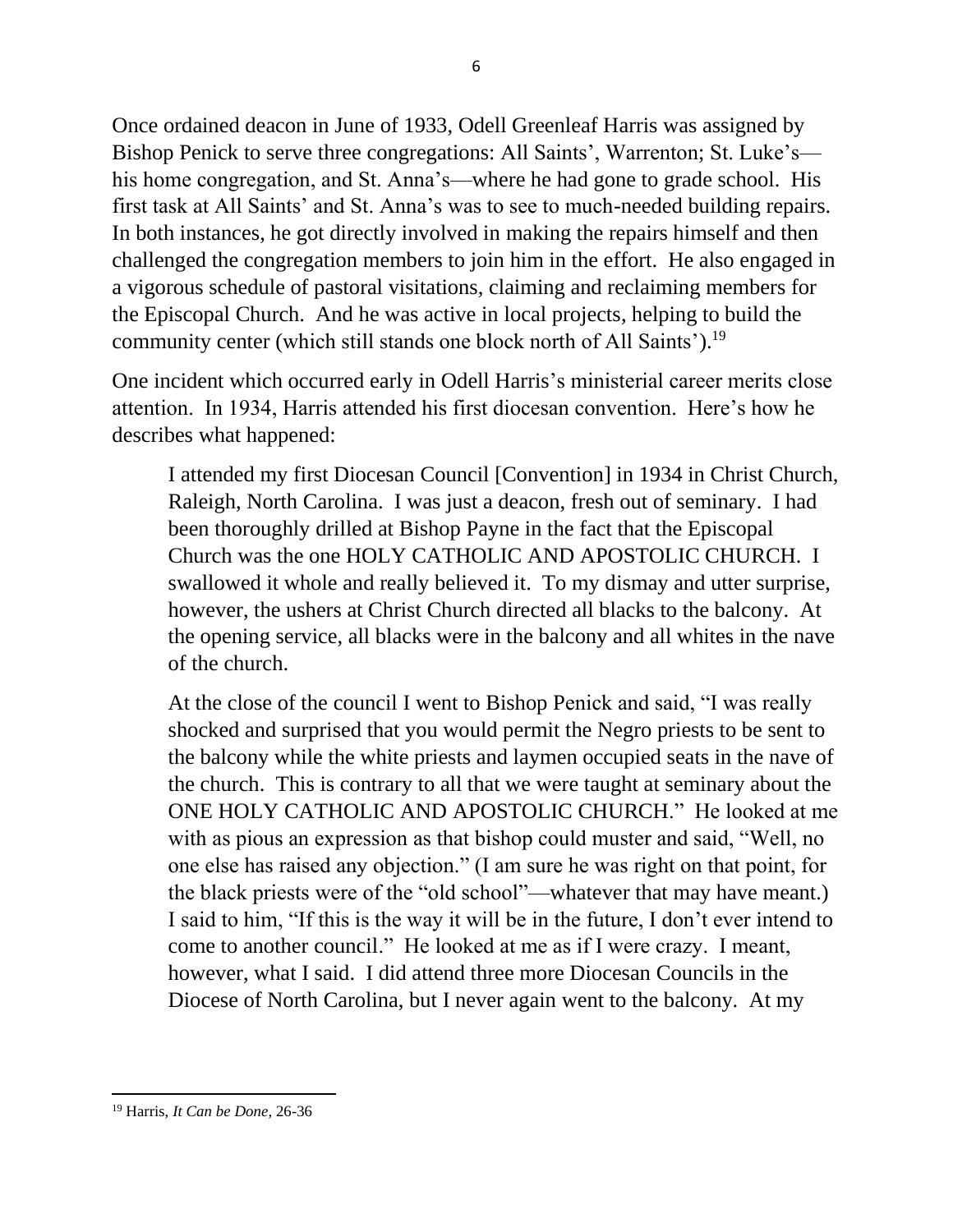first council meeting, I decided never to accept segregation in any church affairs. I have lived up to that decision up until now.<sup>20</sup>

This passage is worth noting for many reasons, not the least because of what it says about prevailing practices in our diocese and about Bishop Penick. But I want to call our attention to another aspect, the connection Harris is making between his ecclesiology, his core convictions about the nature of the church, and his rejection of Jim Crow segregation in church affairs. Harris insists that when we proclaim the Church to be One Holy Catholic and Apostolic, we cannot then allow ourselves to accept segregated practices when both black and white members of the Church are present. For Harris, this was an inviolable rule, from which he refused to countenance any deviation.

So, how did Harris subsequently put that core conviction about the unity and catholicity of the Church into practice as he continued in ordained ministry? Harris received a call in 1937 to return to Bishop Payne Divinity School as Warden and Professor of Old Testament. As warden, Harris was responsible for arranging daily religious services and supervising the students; as professor, he taught New Testament Greek and Pastoral Care. To broaden the student's experience, he arranged for students to conduct weekly services at Central State Hospital and to do parochial work in nearby congregations with clergy vacancies.<sup>21</sup>

When he arrived in 1937, Harris was the only black faculty member, and the prevailing attitude of the white faculty and trustees was paternalistic. This changed for the better in 1942, when the Rev. Robert A. Goodwin became seminary Dean. With Goodwin's backing, Harris placed before the trustees the job descriptions and duties of all the faculty, and requested equal pay with the white professors. Once the salaries were equalized, Harris lobbied for blacks to serve on the board of trustees and for the hiring of more black professors. In both cases, his petitions were successful. $^{22}$ 

In 1949, Bishop Payne faced a choice: whether to proceed with a major fundraising and building campaign or close its doors. Harris went to Dean Goodwin with a proposal: that Bishop Payne temporarily suspend operations for three years to determine whether black postulants would be accepted at other seminaries of the Episcopal Church on an equal basis with whites. If all black applicants were

<sup>20</sup> Harris, *It Can be Done*, 33; the capitalization is in the original. Note: Harris uses the Virginia nomenclature for annual diocesan gatherings. In North Carolina, they are called Conventions; in Virginia, Councils.

<sup>21</sup> Harris, *It Can be Done*, 37,38.

<sup>22</sup> Harris, *It Can be Done*, 39,40.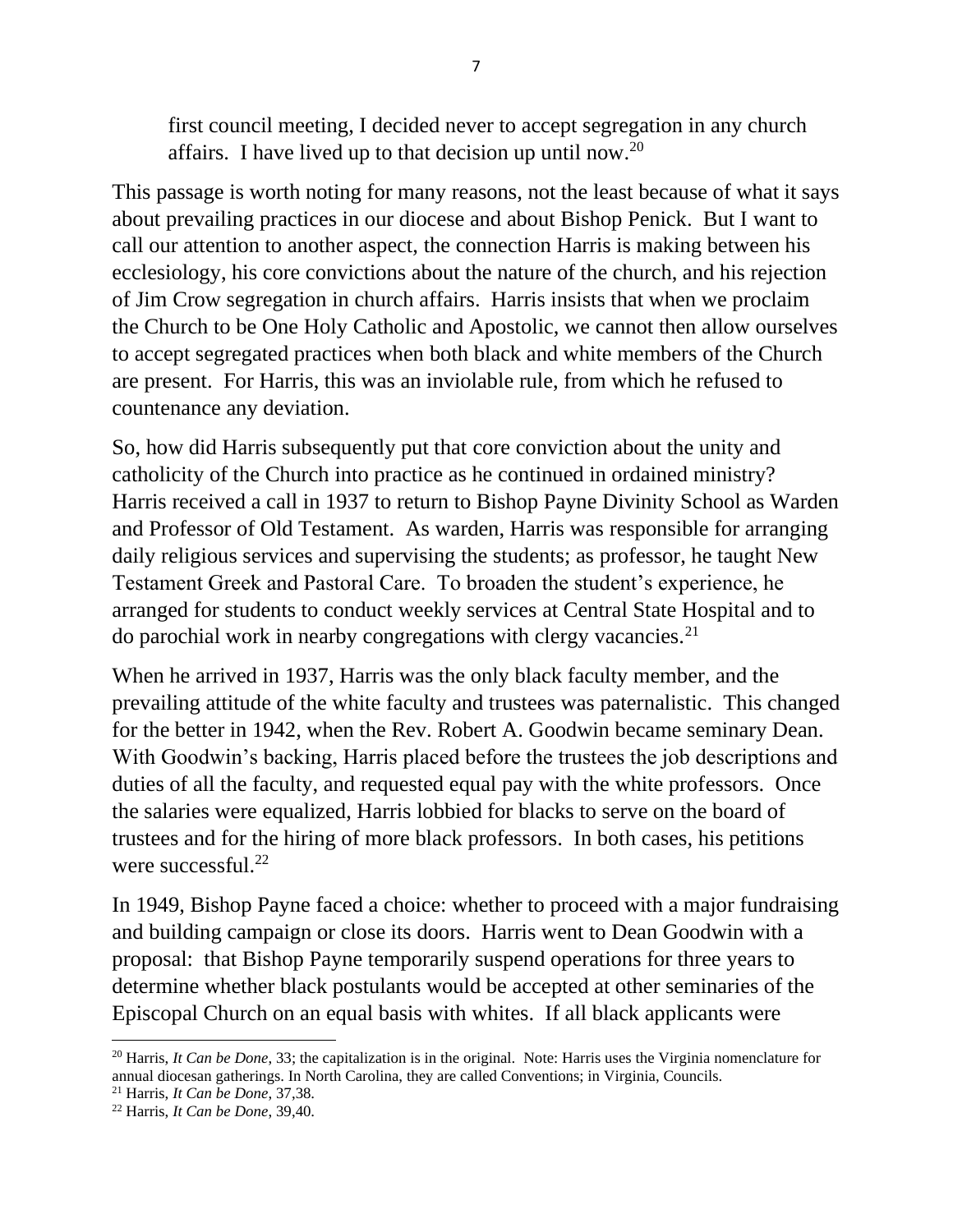accepted, and black students treated on an equal basis, then Bishop Payne would be closed permanently and the \$192,000 already raised for renovations would be given to those seminaries that took in black students. In 1952, at the end of the three-year trial period, Bishop Payne closed its doors and merged with Virginia Theological Seminary.<sup>23</sup>

Harris was equally successful in making meaningful change in the larger community. When Petersburg decided to build a new hospital in the late 1940s, Harris was asked to head up the fundraising effort among local blacks. He refused to accept the position unless the following conditions were met: 1. That black people be allowed to enter through the front door; 2. That black doctors and nurses be permitted to serve on an equal basis with whites; 3. That black women be offered nurses' training on an equal basis with whites; 4. That the maternity ward and the intensive care ward be unsegregated; 5. That if the floor designated for black patients became full, that blacks would be given unsegregated space elsewhere in the building. Remarkably, the hospital authorities agreed to all of Harris's conditions. Harris then convened a public meeting to present the plans for the new hospital to the black community and enlist their financial support. Harris's appeal garnered double the amount anticipated.<sup>24</sup>

Also in the late 1940s, Harris spearheaded a local initiative to build a large playground in the black community. When he took the request to the mayor and the city council, the mayor was openly contemptuous of Harris and the request, to which Harris responded by noting that the mayor was under the influence of alcohol, unfit to be in public office, and that Harris would henceforth be working actively to see to the mayor's defeat in the next election. Following Harris's confrontation of the mayor, first one and then the three other council members declared their support for the park project and authorized the necessary funding. At that point, even the mayor voted to approve the project.<sup>25</sup>

But Harris's greatest contribution to racial equity came in his work for the Diocese of Southern Virginia. In 1943, when Bravid Harris (another distinguished Warrenton native; later Bishop of Liberia) left the position of Archdeacon for Negro Work to become Secretary of Negro Work for the National Council, the Diocese still had in effect Canon XV, which restricted black clergy and congregations to token representation in the diocesan annual council and which

<sup>23</sup> Harris, *It Can be Done*, 57,58.

<sup>24</sup> Harris, *It Can be Done,* 42-45.

<sup>25</sup> Harris, *It Can be Done*, 45-47; 54,55.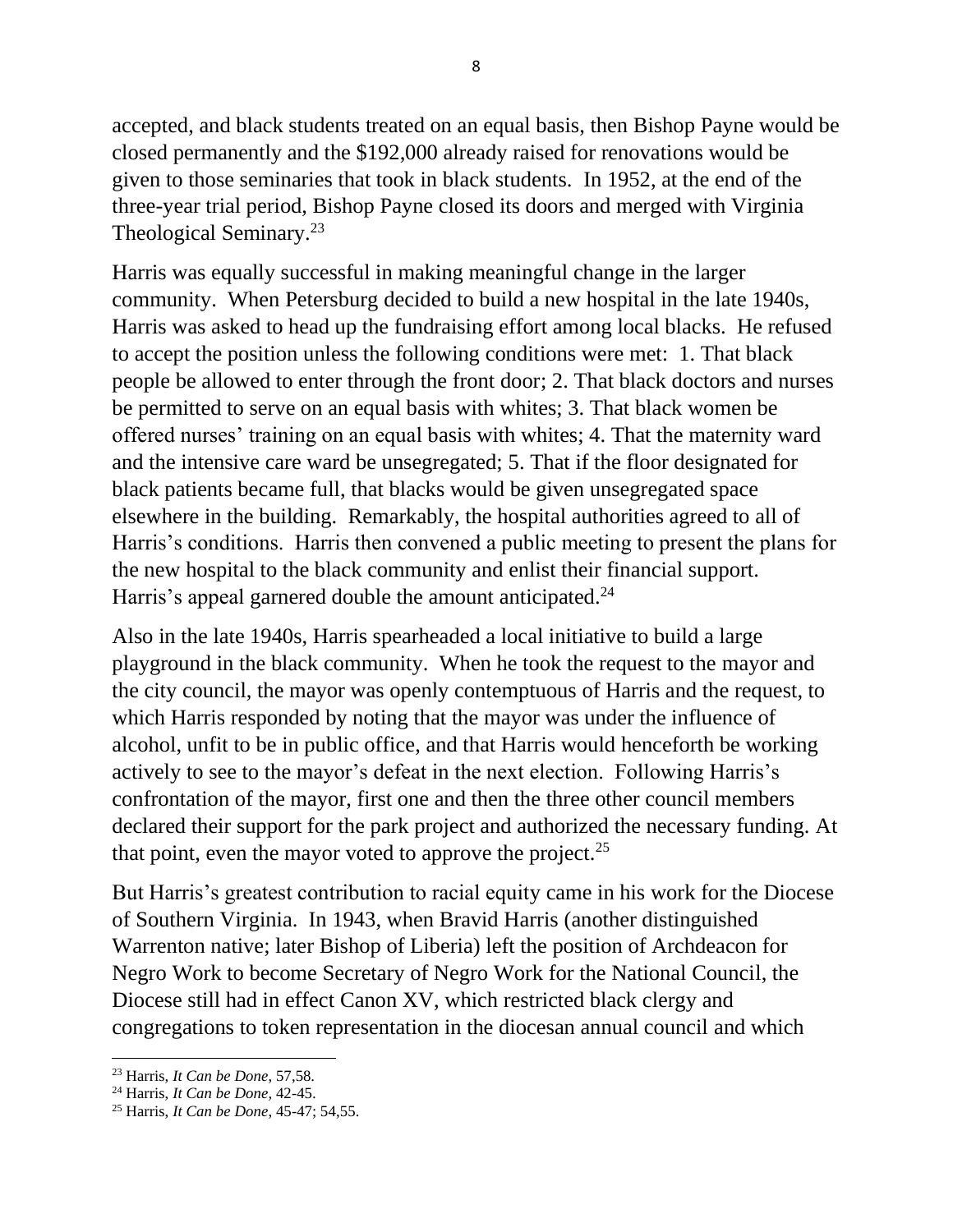countenanced paying black clergy less than their white counterparts. Odell Greenleaf Harris was unanimously elected Dean of the Colored Convocation and assumed the duties formerly performed by the archdeacon. At his instigation, the diocesan convention proceeded to dismantle the existing canon and admit lay delegates from black and white congregations on an equal basis. Harris was subsequently elected to the diocese's Executive Committee, where he successfully moved the Committee to equalize the pay and benefits of black and white clergy. Harris did so, however, over the protests of both bishops, who claimed there wasn't enough money to pay blacks and whites equally. In 1947, Harris organized a walkout at diocesan convention, in protest of segregated dining tables. And in 1951, he resigned his position as Archdeacon in Southern Virginia rather than accept additional duties demanded by the new diocesan bishop.<sup>26</sup>

Odell Greenleaf Harris accepted a comparable position in the Diocese of Atlanta, where he served until 1961. During his 10 years in Atlanta, he witnessed the establishment of a diocesan policy that black Episcopalians would be welcome in any church. Harris declared in his autobiography: "I know of nothing that gives me greater joy than to have had a hand in helping the Episcopal Church in the State of Georgia open its doors to blacks. It can be done, and it was done."<sup>27</sup>

Harris concluded his full-time ministry by returning to Virginia in 1961, now serving in the Diocese of Virginia at St. Peter's in Richmond. I want to highlight one achievement during this final tenure, namely, that Harris was made Chair of the diocesan Board of Examining Chaplains.<sup>28</sup> This appointment speaks to Harris's status as a scholar and teacher. Although the product of a segregated school system, and although compelled to teach in a segregated seminary, Harris was a man of considerable intellectual and academic ability, fully the equal of white clergy. During his time as warden of Bishop Payne, Harris spent his summers enrolling in courses at Columbia University and Union Theological Seminary in New York, ultimately earning an M.A. from Columbia.<sup>29</sup> The Bishop of Atlanta was the first to acknowledge that Harris knew Greek better than any of his white clergy, naming him to the diocesan Board of Examining Chaplains.<sup>30</sup> The Bishop of Virginia followed suit, and made Harris the board chair.

<sup>26</sup> Harris, *It Can be Done*, 59-70.

<sup>27</sup> Harris, *It Can be Done*, 87.

<sup>28</sup> "The Rev Odell Greenleaf Harris, September 3, 1903-November 7, 1983" *Annual Journal of the Episcopal Diocese of Virginia*, (January, 1984): 55.

<sup>29</sup> Harris, *It Can be Done,* 38.

<sup>30</sup> Harris, *It Can be Done*, 80.